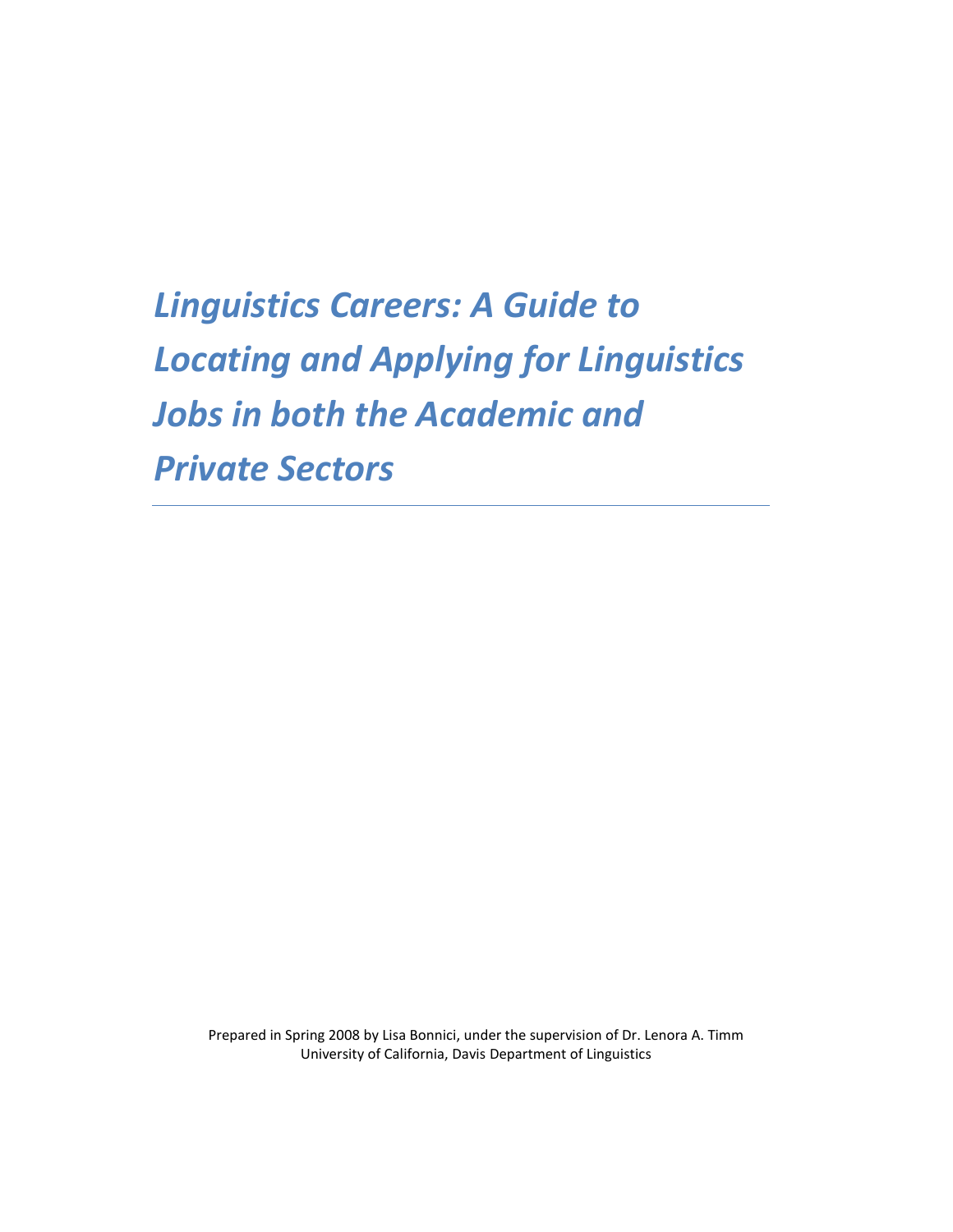# **Contents**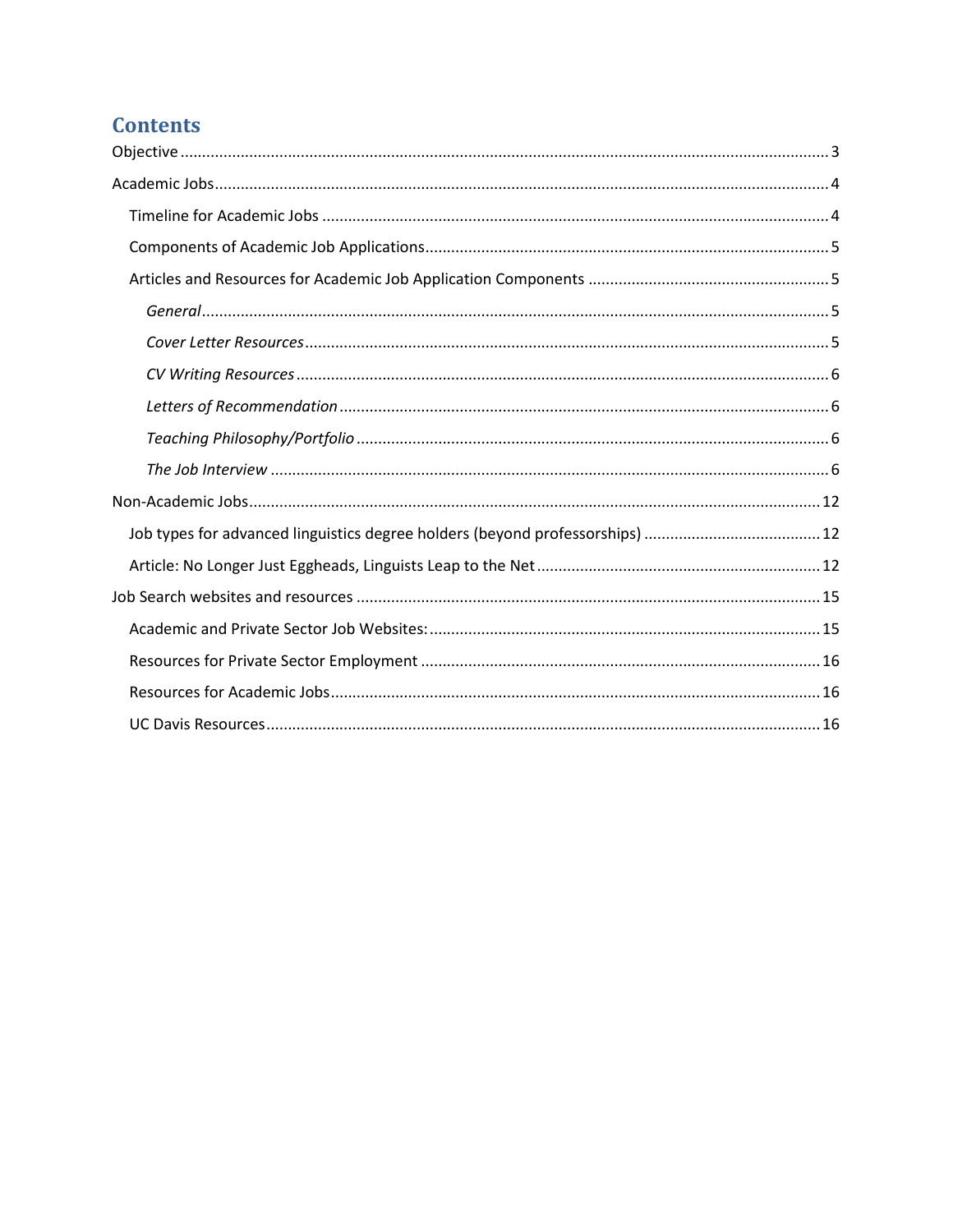# <span id="page-2-0"></span>**Objective**

This report is intended to provide information about career opportunities available to linguists with advanced degrees, in both academic and non-academic settings. It includes a timeline for applying for academic jobs; a list of application components for academic jobs and resources for their preparation; information on where to search for academic, private sector, and government employment as well as resources to aid linguistics graduate students in each step of the academic job search, career resources available at UC Davis as well as information on how to convert your CV to a resume. A limited number of articles about linguistics jobs both in academia and the private sector are also included.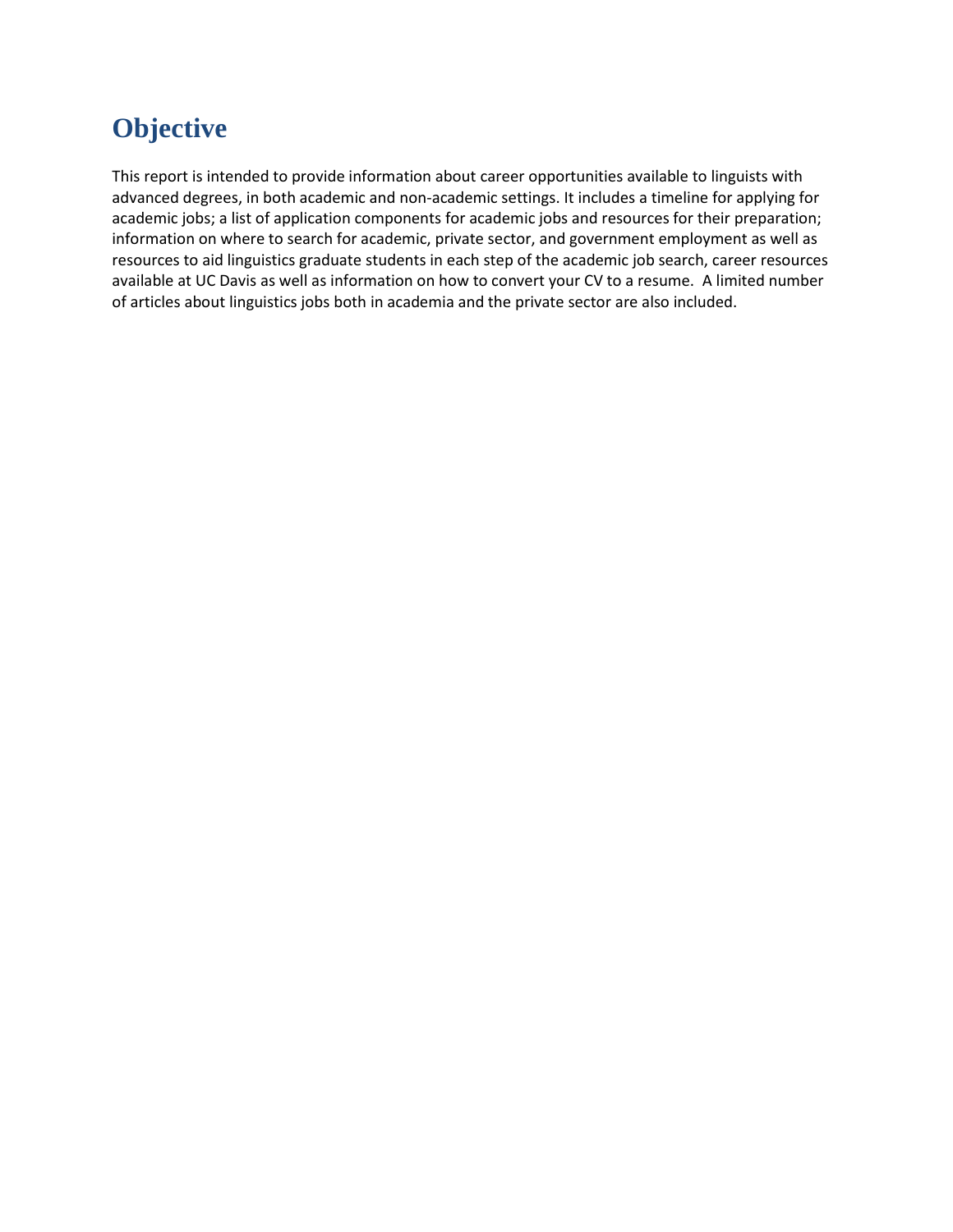# <span id="page-3-0"></span>**Academic Jobs**

# <span id="page-3-1"></span>**Timeline for Academic Jobs**

Most academic jobs are advertised in the early Fall and continue through January. These jobs would usually begin the Fall after you apply. Temporary teaching positions tend to be announced later in the year, even into June for jobs beginning in the Fall. The summer before you begin applying for jobs is a good time to begin compiling job application materials, updating your CV, considering career options and attending workshops relevant to the (non)academic job search.

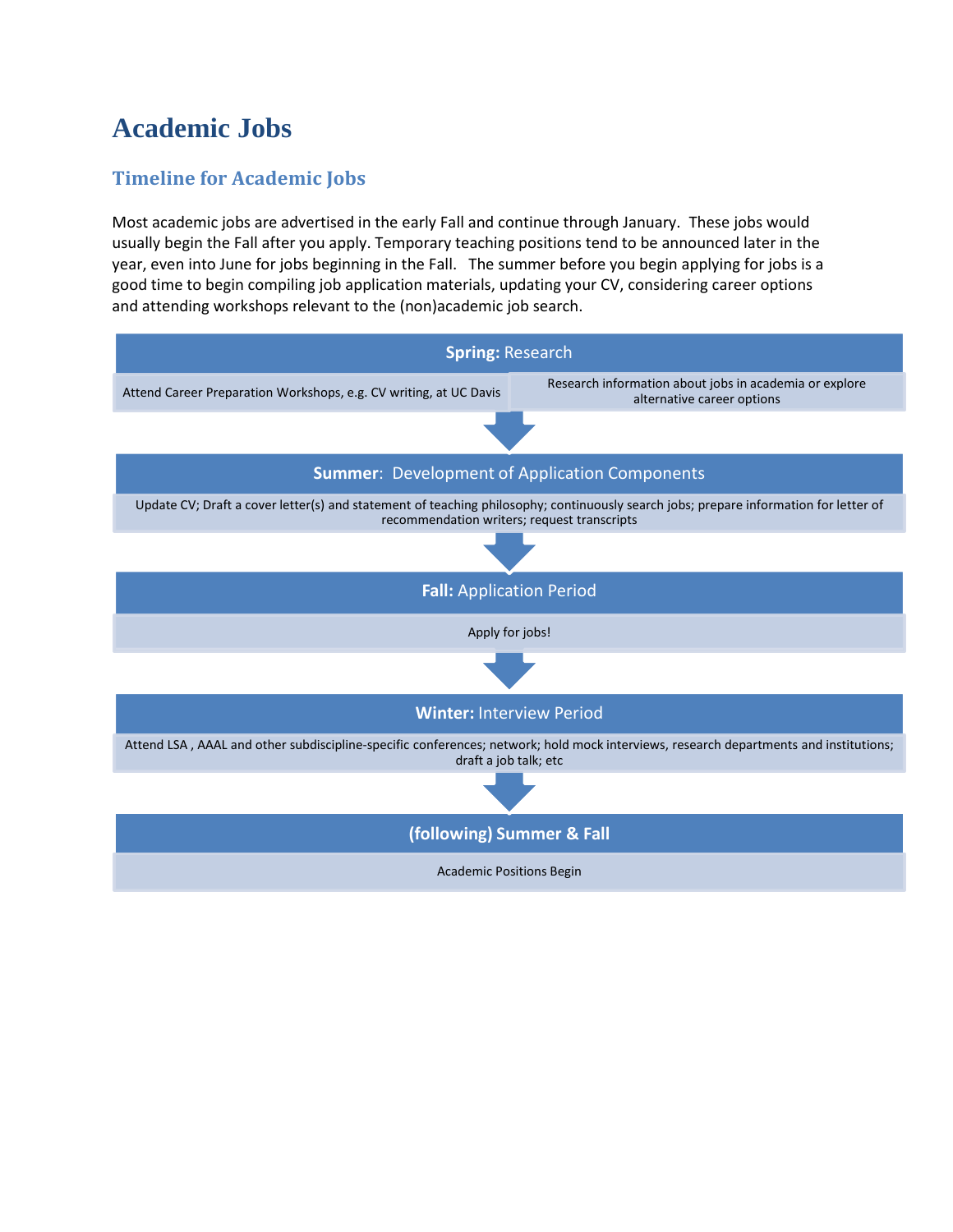# <span id="page-4-0"></span>**Components of Academic Job Applications**

- $\checkmark$  Cover letter
- $\checkmark$  CV
- $\checkmark$  Letters of recommendation/reference
- $\checkmark$  Teaching evaluations, teaching philosophies, evidence of "teaching effectiveness"
- $\checkmark$  Research Statement
- $\checkmark$  Sample of your work
- $\checkmark$  Description of your dissertation
- $\checkmark$  Academic transcripts

# <span id="page-4-1"></span>**Articles and Resources for Academic Job Application Components**

## <span id="page-4-2"></span>*General*

#### <http://chronicle.com/jobs/bookshelf.htm>

*A list of sources regarding the academic and non-academic job search.* <http://www.linguistics.ucla.edu/gradadvise/jobs.htm>

*A short guide to applying for linguistics academic jobs published by UCLA.*

<http://www.linguistics.ucsb.edu/faculty/bucholtz/sociocultural/jobtips.html>

*A short guide to applying for linguistics academic jobs published by Mary Bucholtz. Includes references for books about the academic job search.*

# <span id="page-4-3"></span>*Cover Letter Resources*

<http://career.berkeley.edu/PhDs/PhDcover.stm>

*Extensive and detailed information about what to include in a cover letter and how long cover letters should be.*

<http://chronicle.com/jobs/news/2002/06/2002061101c.htm>

*"Beyond the ivory tower: What you don't know about cover letters" Article by Mary Dillon Johnson providing solid advice on writing cover letters and finding your voice in your cover letter.* <http://www.uwrf.edu/ccs/cover-letter.htm>

*General suggestions for writing cover letters for both academic and nonacademic jobs.*  <http://www.grad.uiuc.edu/CareerServices/academic/coverletters/AcCoverLetters.pdf>

*.pdf on cover letters including samples from the University of Illinois, Champagne-Urbana* <http://owl.english.purdue.edu/owl/resource/639/01/>

*Sample academic cover letter and pointers on how to write them.*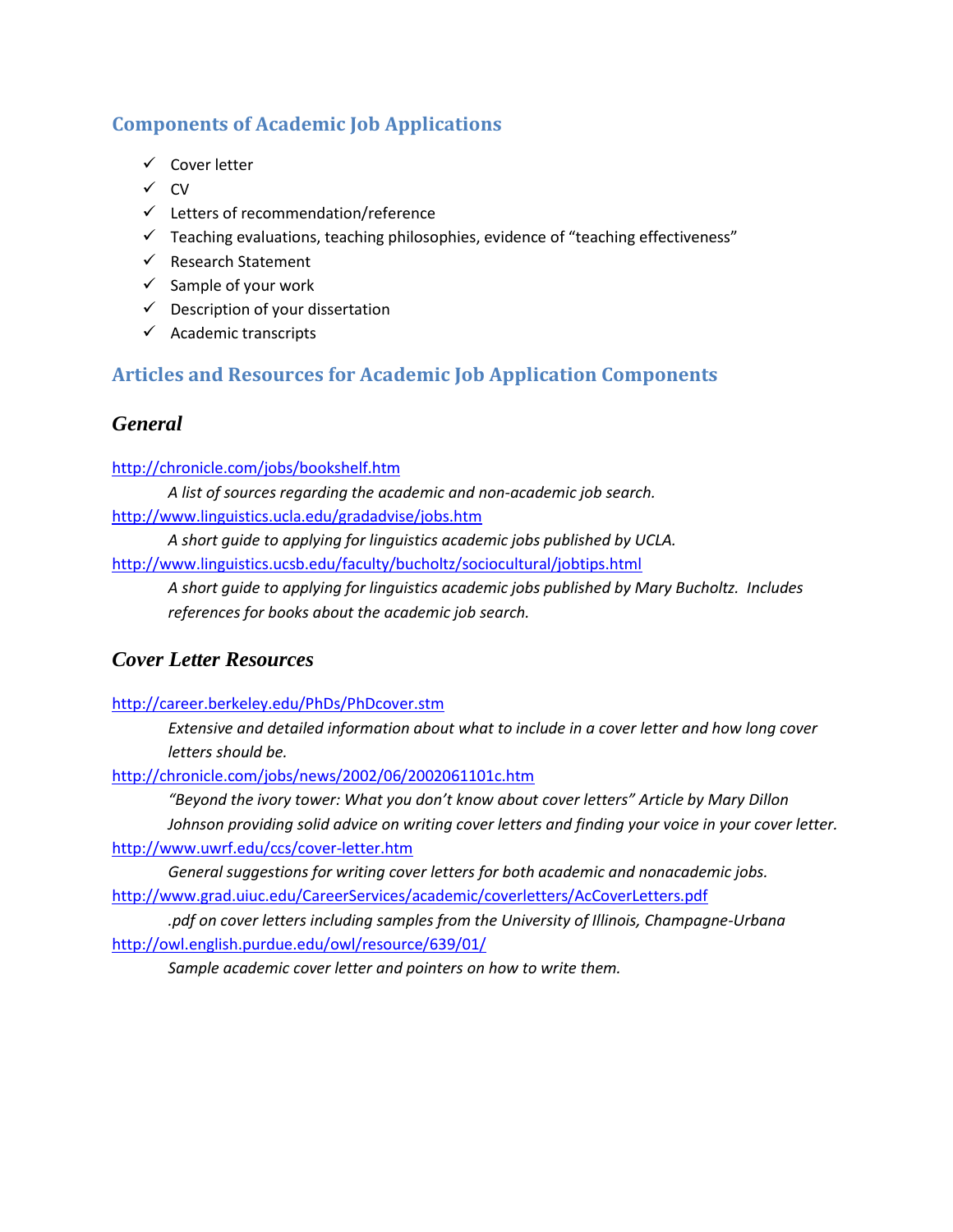# <span id="page-5-0"></span>*CV Writing Resources*

[http://chronicle.com/jobs/news/2002/10/2002101101c.htm.](http://chronicle.com/jobs/news/2002/10/2002101101c.htm)

*"Career talk: The CV doctor returns" by Mary Morris Heiberger & Julie Miller Vick. General tips on polishing an academic CV as well annotated examples of social sciences CVs with comments and suggestions for improvement*

<http://chronicle.com/jobs/news/1999/12/99120301c.htm>

*"Career talk: From CV to resume" by Margret Newhouse. Tips for converting your CV into a resume. Of interest to those seeking non-academic employment.*

<http://career.berkeley.edu/PhDs/PhDCV.stm>

*Detailed information on the various components of an academic CV and how to organize your CV into a clear, well-presented document.*

#### <span id="page-5-1"></span>*Letters of Recommendation*

<http://career.berkeley.edu/PhDs/PhDletters.stm>

*Discussion of the role of letters of recommendation and what makes them effective, who to ask, setting up a letter file*

<http://chronicle.com/jobs/news/2004/01/2004011901c.htm>

*"First person: The academic pyramid club" by James Lang. Advice on getting the best letters of recommendation you can.*

## <span id="page-5-2"></span>*Teaching Philosophy/Portfolio*

<http://career.berkeley.edu/PhDs/PhDportfolio.stm>

*Information about creating a teaching portfolio and what to include, such as evaluations, sample course syllabi, and list of courses taught*

<http://chronicle.com/jobs/news/2003/03/2003032701c.htm>

*"What's your philosophy on teaching, and does it matter?" Article by Gabriela Montell.* <http://www.lll.hawaii.edu/sltcc/tipps/philosophy.html>

*Tips for philosophy of teaching statements for linguists, especially those specialized in SLAD, TESOL, and foreign language teaching.*

<http://ftad.osu.edu/portfolio/philosophy/Philosophy.html>

*Describes characteristics of a statement of teaching philosophy and its format and style. Also includes links to sample teaching philosophy statements.*

#### <span id="page-5-3"></span>*The Job Interview*

<http://www.otal.umd.edu/~sies/jobadvice.html>

*Academic job interview advice by a professor of American Studies.*

<http://www.otal.umd.edu/~sies/jobquess.html>

*Sample interview questions and advice on how to answer them.*

<http://www.duke.edu/~amwhite/jobsearch.html>

*List of useful links related to the academic and non-academic job search.*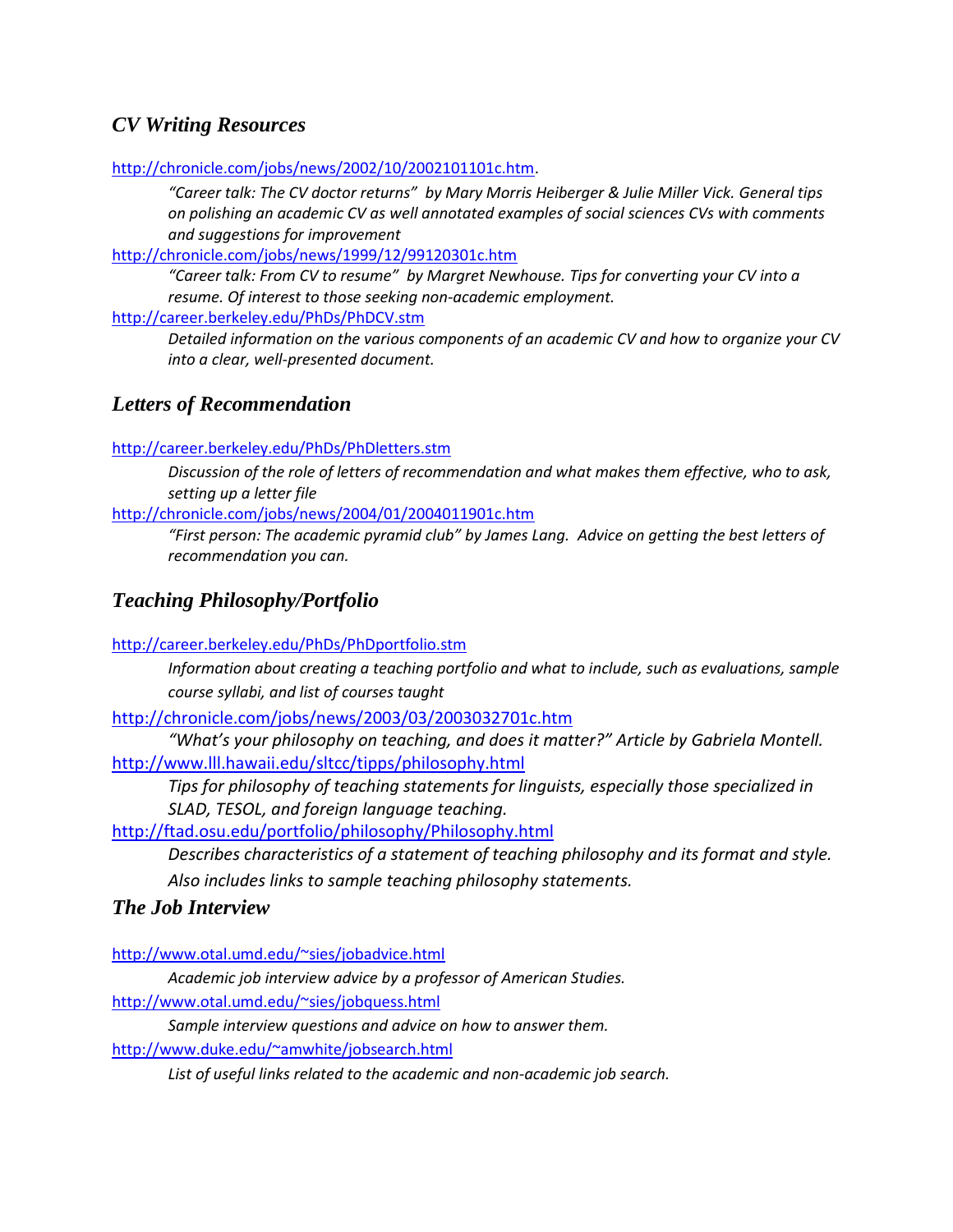#### Article: Jobs and Interviewing in Linguistics

#### by Christopher Manning and Bonnie McElhinny

At present academic jobs are scarce and they are likely to remain scarce for the remainder of the decade. On top of this, some people think that linguistics has been hit particularly hard. Getting even one job offer these days is an achievement. Do not allow academic elitism to deter you from taking a job that you feel fairly good about, or to make you dissatisfied with such a job. (You can increase your chances of getting job offers if you have done significant work within more than one subfield, within related disciplines, in more applied areas of linguistics and/or in an internship in a non-academic setting).

Getting a job offer in a tenure-track position is the best-case scenario. As a recent grad, it's likely that you won't get such a job offer. Students who have finished, or who have a postdoc (and thus more teaching experience and publications) are generally hired first. Remember that some students have landed quite good jobs after having been on the job market for 2 or 3 years. If you don't get a tenure-track job, there are other options. Temporary openings (some not advertised till late spring) will give you lots of useful teaching experience.

Postdoctoral fellowships provide a possibility for employment that most students drastically underestimate, perhaps because there have not traditionally been many postdocs in linguistics. However, in a tight job market, postdocs are a haven until you can produce a few more publications that will make you a stronger competitor the next time you apply for jobs. Do not just look for postdocs in linguistics - explore and exploit interdisciplinary connections, postdocs for people doing work on particular countries, etc. Start early - the application deadlines for many postdocs require that you submit proposals even before you know about your job prospects for the coming year. Applying for postdocs is time-consuming. You generally need to write a five-page statement describing the research you'll do. But if you don't do it, and find yourself without any job in June, you'll wish you had.

#### **I. Tips for Interviewing (at the LSA or afterwards)**

Start thinking about how you'll answer job interview questions. Your faculty are probably willing to stage mock-interviews. Consider taking advantage of that. At the very least, talk to faculty members about questions to expect. You will probably be well prepared to talk about your own research. Make sure you're well-prepared to talk about teaching also. The faculty want a sense of what you are capable of and interested in. Research the teaching needs of your target departments, but don't pretend you are capable of teaching something that you are not.

Work out two ways to explain to interviewers who you are - a short one sentence description, and a longer five minute summary of your research and interests. Practice these synopses as much as you can. You also need to be able to convince interviewers that your dissertation will be done by the time the job starts. This is very important. Before are other specific questions that people tend to ask:

#### **Research**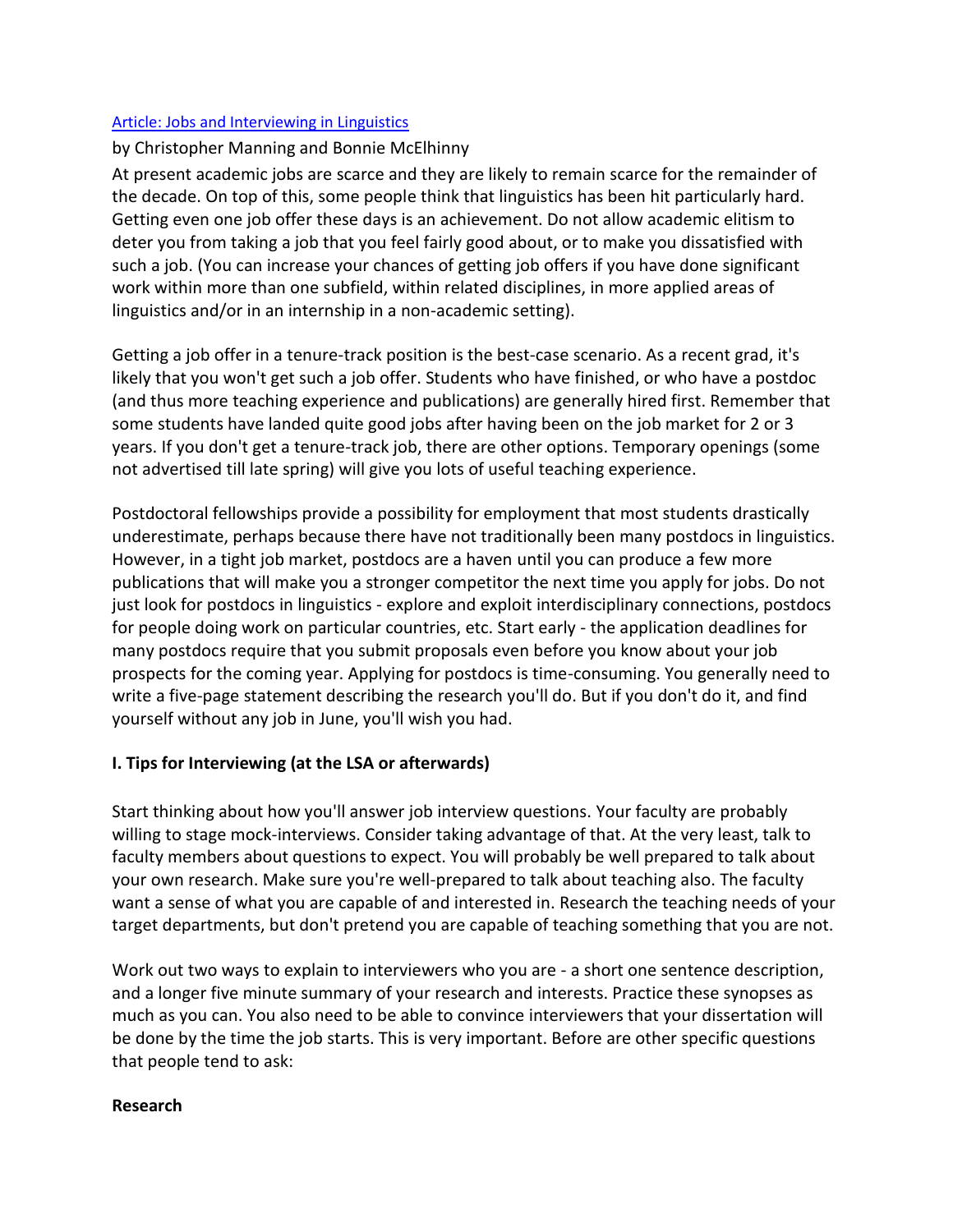- Tell us about your dissertation. How does it contribute to the field?
- What are the most important developments going on in your subfield right now, and how do you see yourself fitting into them?

#### **Curriculum and teaching**

- What would you include in a certain course?
- What concepts would you expect students to acquire in a certain course?
- What textbook would you use?
- Name five courses that you could teach, and tell me a little about each.
- What is the dream course you would like to teach?
- How do you like to structure/ organize courses? What is your teaching style?
- What is your preferred method of course evaluation?

#### **Role commitments**

- How and what can you contribute to our faculty?
- In what areas do you see yourself making professional contributions in the next five years?
- How much are you willing to participate in department and outside committees?

#### **Yourself**

- Tell us about yourself. (You can review your vita in conversational form, but you should go beyond that).
- Identify your greatest strengths and weaknesses.
- How would you think about living in this town/ region?
- What would you do if you were unable to find a University position?
- Do you have any questions for us? (You should!)

#### **II Tips for Job Interviews on Campus**

A campus visit is not only an interview - it is an opportunity both for the faculty to find out how well you will fill their requirements, and for you to find out how the job fits yours.

#### **Preparations**

Since the job talk is probably the single most important aspect of the campus visit, it is very important to make arrangements for your talk before you go. When they call to make arrangements, ask questions!, e.g.:

- What kind of talk is expected (a 'research' or 'teaching' lecture, or both)?
- Who is the audience (faculty, students what level?, members of other departments)?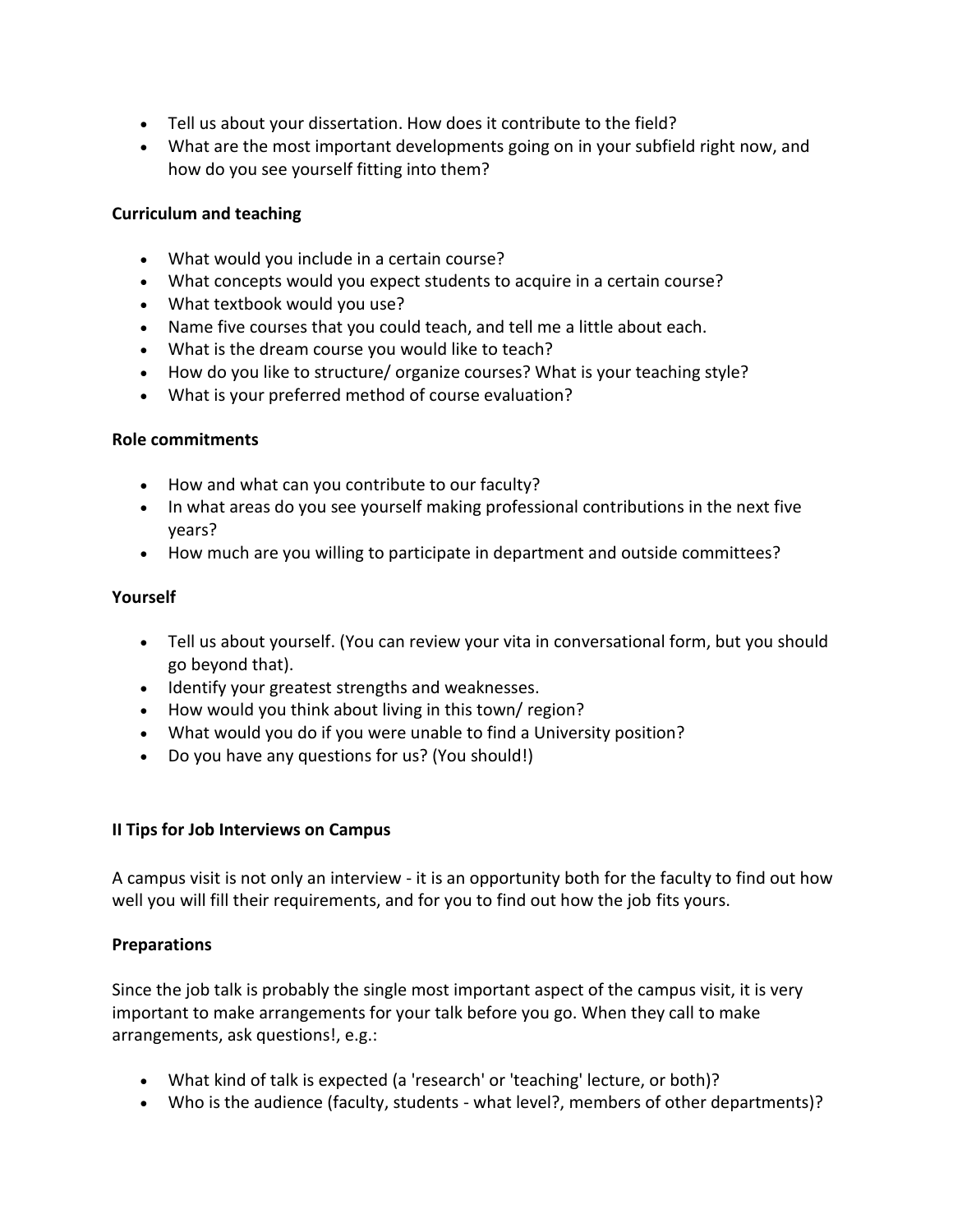- Should you bring handouts (if so, how many?), or will they be made there?
- If you use overhead, slides, etc., be sure to ask that they be available.

Once you have answers to these questions, give a dry run at your home institutions if at all possible, or at least outline the talk to your adviser, with your handout. Keep in mind that though the search committee may have read your work, most of the rest of the audience will not have, and even if they have, they want to know how you present it orally, how you field questions, how well you can explain your theoretical assumptions or defend your methodology, how energetic you are, how much of what you wrote is really your idea rather than your committee's, etc. So ask for and expect a tough grilling from your home campus audience.

Learn as much as possible about the campus you are going to visit. Who are the faculty, what is their main work? What kind of linguistics degrees does the department offer (Linguistics, cognitive science, Master's only, Ph.D. only)? To determine this, ask your adviser or others who might know, and get a recent catalog from your library or student advising center.

Travel arrangements will be largely your responsibility, but don't second-guess what the department you are visiting may have in mind. Again, before you go be sure to ask a lot of questions about general arrangements, e.g.,:

- How long is the visit (1 or 2 days? think about whether you want to stay an extra day on your own to check out the campus and town, housing, etc.,)?
- Who will you meet (search committee, chair, undergrad and grad students, dean)?
- How many people are being interviewed?
- Will you be met at the airport, bus station, etc.? How will you be reimbursed for travel? (It is advisable to have a sizable amount of money or credit available for transportation, since reimbursement often takes several weeks).

### **The visit itself**

Be sure to get a schedule of your visit when you arrive if you do not have a specific one beforehand. Check it over and if you specifically want to visit with some group not on the schedule see if you can get the schedule changed to accommodate that wish. Check out the room where you will give your talk, and any equipment you may need.

Be prepared to answer the same kinds of questions as in the conference or telephone interview. You may find yourself asked the same question many times by different people, but treat it as a new question every time.

Aim to learn as much as possible about the department and the campus:

- Is there any major ongoing discussion of changes in the Linguistics curriculum, or in the campus-wide undergrad curriculum? If so, what could you contribute?
- What are the department's long-term goals?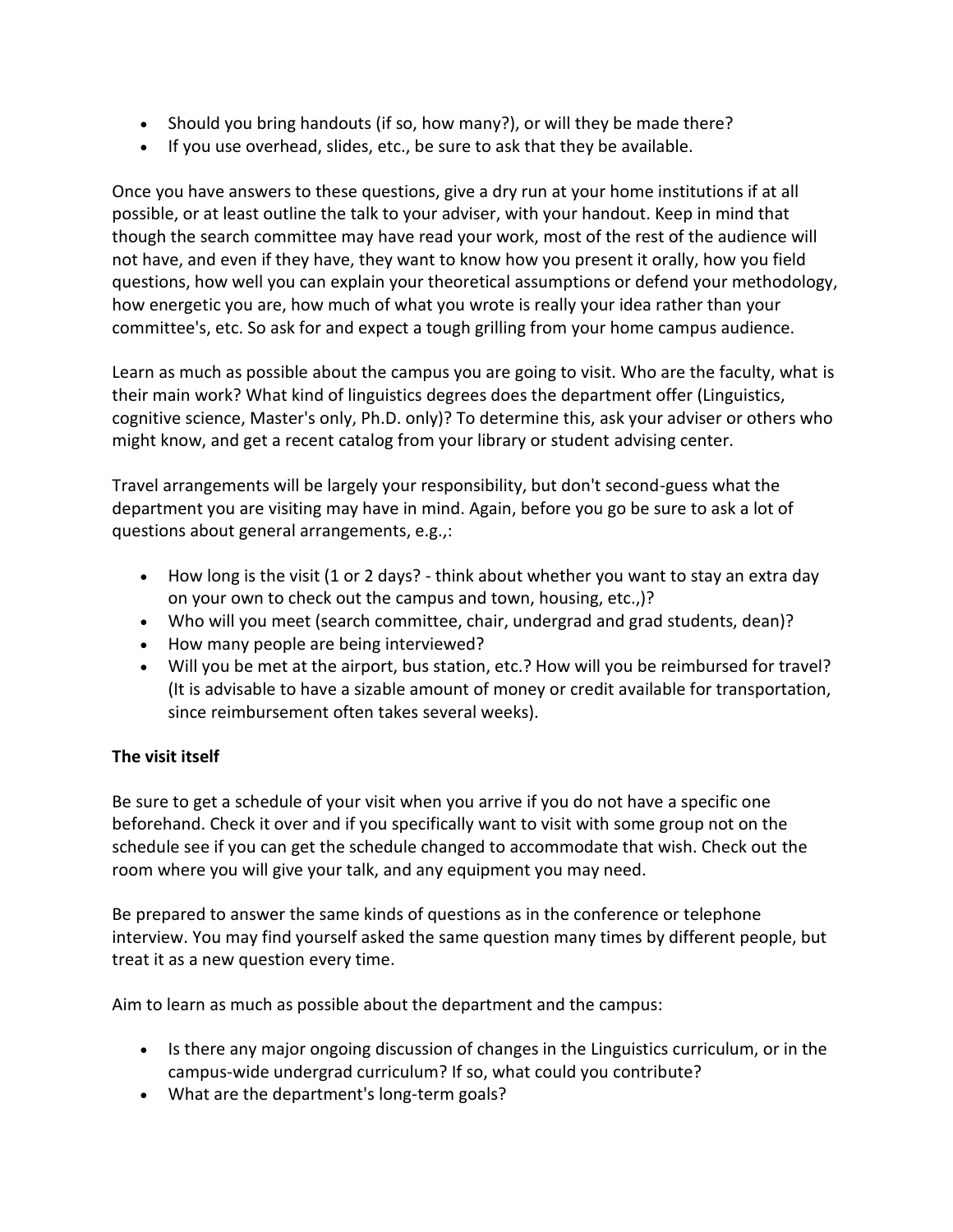- What is the teaching load? Does it differ for junior and senior faculty?
- Are there TAs? What is the campus' approach to training TAs?
- What king of research support is there (computers, research and equipment grants, travel funds for conferences, field work)?
- What is the sabbatical policy?
- What kind of committee work or campus service is expected of faculty?
- What are the expectations for tenure? When is the tenure decision made? Are moving expenses covered?
- Is there general support, e.g. e-mail, secretarial help?
- What kinds of retirement, health, and other benefits are there?
- What is the campus community like?
- What is the local community like (job opportunities of spouses, partners, childcare)?

#### **After the interview**

You may have been asked to send proposed course outlines, further samples of your writing, etc. Be sure to do so right way.

Often appointment decisions may take longer than either you or the campus would like. It is appropriate for you (or your adviser) to call at intervals to find out your status once the decision date that the search committee has been given is passed.

If you have a job offer from one campus and are interested in another that has not yet reached a decision, be sure to let the latter know, and tell them what your deadline is.

#### **III A Final Word**

If you get a job offer, you'll need to decide for yourself whether you're happy with the department, the region, the salary, etc. You should definitely talk to as many people as possible about whether or not to take the position.

Many of us won't get a first job at an institution of the same stature as that in which we're doing our graduate training. Few of us will in fact ever have such jobs. There just aren't that many of them. But there are numerous other configurations of teaching, research, and service available in other institutions. If you are able to define your interests as a scholar and as a teacher fairly broadly, then you are more likely to obtain a position - and a position that you're happy with. Good luck!

#### **Sources**

- Darley, J. M., K.C. Oleson, M. P. Zanna. "For The Job Seeker. How To Do Well In The Academic Job Interview". *American Psychological Society Observer.* November 1993.\*
- Gaus, P. J., A. C. Sledge, A. R. Joels. "The Academic Job Interview". *Journal of College Placement,* Winter 1983.\*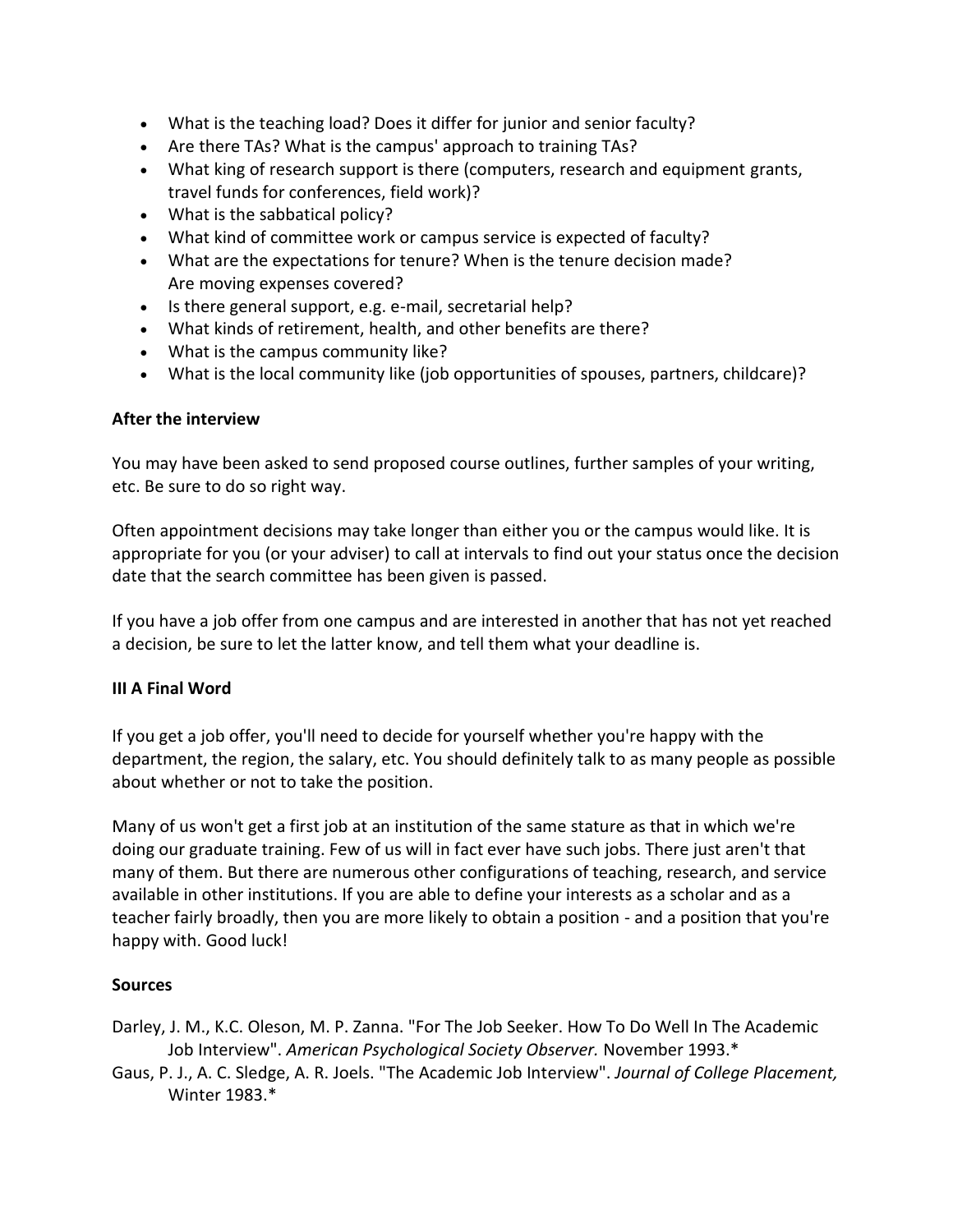Rabinow, P. "For Hire: Resolutely Late Modern". In *Recapturing Anthropology: Working in the Present,* R. Fox (ed), School of American Research Press, 1991.

Showalter, E. (ed). *A Career Guide for PhDs and PhD Candidates in English and Foreign Languages.* The Modern Language Association of American, 1985.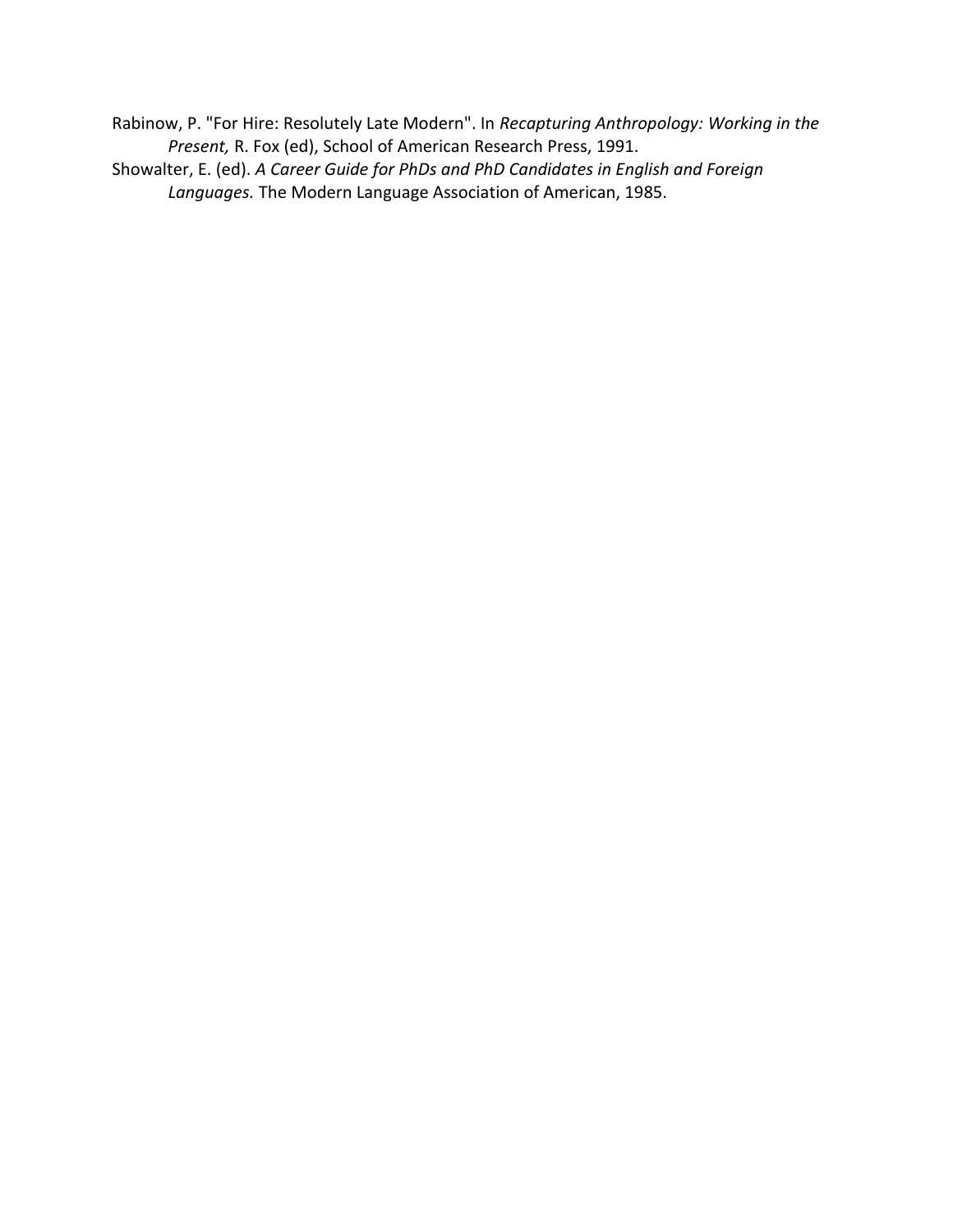# <span id="page-11-0"></span>**Non-Academic Jobs**

# <span id="page-11-1"></span>**Job types for advanced linguistics degree holders (beyond professorships)**

Below are just some of the types of careers advanced degree holders in linguistics recently advertised on linguistics job sites.

- Language Teaching
- Direction and Coordination of Language Programs
- ESL/Foreign Language Content Development
- Accent Reduction Training
- Computational Linguistics, Speech Recognition, Speech Generation, Artificial Intelligence/Programming
- Speech Pathology/ Communication Disorders
- Lab Management
- Writing, Technical Writing, Editing
- Forensic Linguistics
- Government Careers, e.g. analyst
- Espionage/Surveillance
- Onomastics; Professional Naming
- Lexicography
- Interpretation/Translation
- Anthropology; Corporate Anthropology
- Consulting (for industries, government agencies, marketing firms)
- Market Research
- Law

# <span id="page-11-2"></span>**Article: No Longer Just Eggheads, Linguists Leap to the Net**

Daniel Golden, Staff Reporter of [THE WALL STREET JOURNAL,](http://www.wsj.com/) May 30, 2000

CAMBRIDGE, Mass. -- Near Harvard Square, in the cramped, sweltering office of Lexeme Inc., five former graduate students in linguistics can't stop laughing.

They've just come across a pun in their research -- someone describing a delicatessen as "unforgetabagel." Beneath the hilarity, they're also delighted to have abandoned academic wheelspinning for the practical challenges --and potential windfalls -- of an Internet start-up.

"It's like you're a biologist studying frogs. Then somebody who's building a big jumping car comes to you and says, 'You know about jumping things. I need your help,' " says Lexeme's Eric Groat.

Traditionally, a linguistics degree has been among the least marketable of academic credentials. Jobs, when they were available, paid about \$35,000 a year on the high end, usually in academia.

But now dozens of technology start-ups are commercializing linguistics research, and competing to hire the relatively small pool of specialists on the topic, which isn't even taught at many U.S. universities.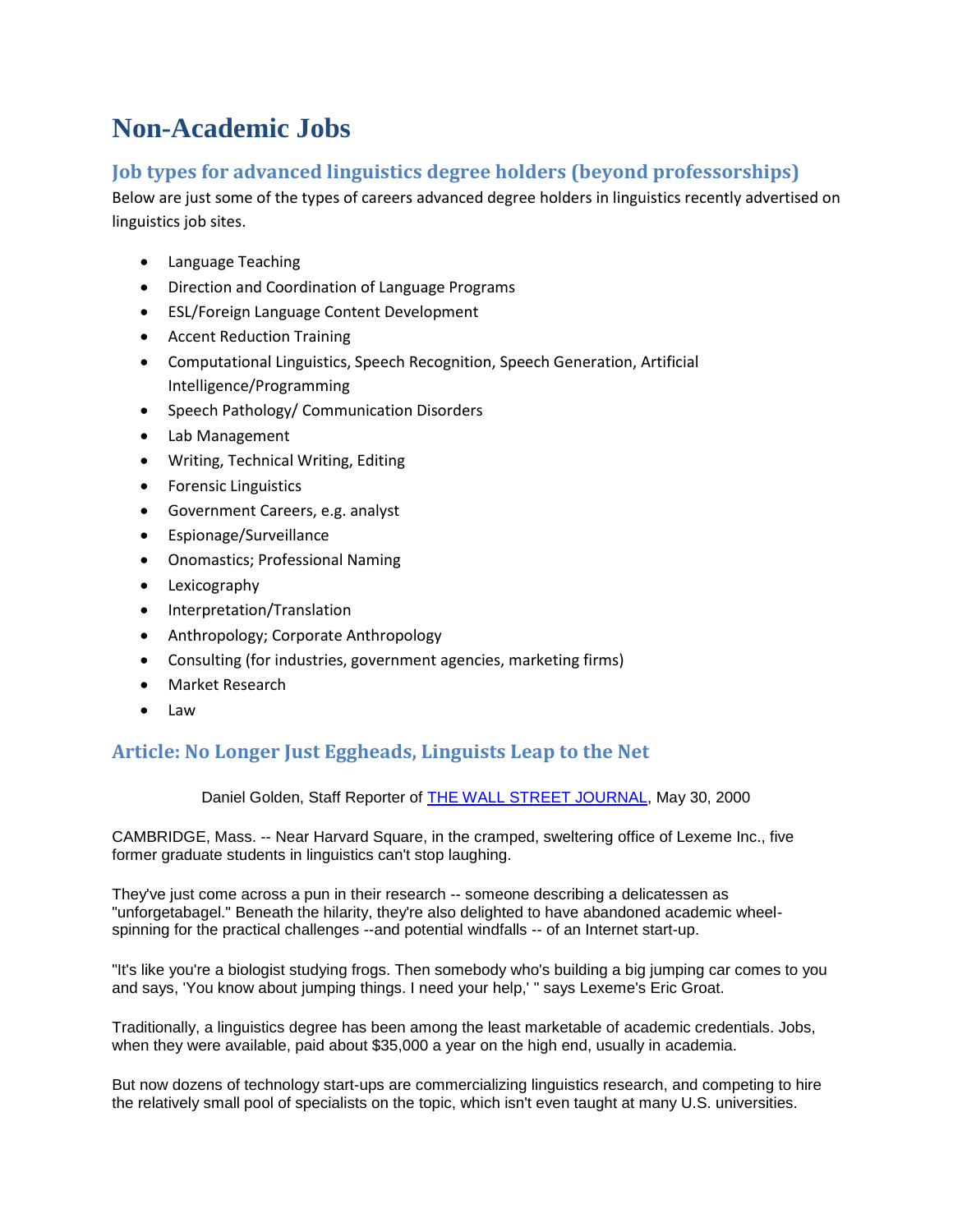Suddenly, linguists have their pick of jobs as lexicographers, "knowledge engineers" and "vocabularyresource managers." For those with doctorates, the typical starting salary is around \$60,000, plus some stock. More highly trained talent is drawing more than \$100,000.

Mr. Groat received his doctorate from Harvard in 1998. But the 35-year-old couldn't land a tenure-track position in the Northeast, where he preferred to live. He taught for a year at the City University of New York and then at Harvard's extension school, his career seemingly stalled.

Then this spring, Mr. Groat tripled his income by joining closely held Lexeme, which counts 15 with doctorates in linguistics among its 30 employees. They're building a sophisticated database -- including neologisms like "unforgetabagel" -- to help e-commerce customers navigate the Web.

Linguistics experts help e-businesses improve customer service by building so-called natural-language processing systems that can respond meaningfully to requests for help or information. With linguists developing the database or "lexicon," a system can distinguish between multiple meanings of words, relate groups of words by concept, and narrow the scope of a search by asking questions of the site visitor.

For instance, an online customer asking about shaving products might be asked whether he needs razors, blades or shaving cream before being directed to the appropriate Web site. As the Internet grows, such systems offer an alternative to the keyword searches done by conventional search engines, which can turn up hundreds of irrelevant responses.

To gain a recruiting edge, some employers are resorting to underwriting academic conferences, adding linguistics professors to their advisory boards, and holding pizza parties in university lounges. Or, they make financial contributions to the [Linguist List,](http://www.linguistlist.org/) the premier job-referral Web site in the field, where postings are running nearly double over last year.

"Is there a demand? You bet there is," says Stanley Peters, chairman of linguistics at Stanford University. "Is there a supply? Heck no. The supply is extremely limited."

Linguists aren't accustomed to being wooed. A 1997 survey by the Modern Languages Association showed that only 28.4% of new Ph.D.s in linguistics found tenure-track positions, and only 52.5% received full-time teaching appointments -- worse than in such fields as English, classics and foreign languages. Nearly a fourth of the linguistics Ph.D.s were either unemployed or looking for a job.

And until recently, only a handful of companies hired any linguists at all, Microsoft Corp. the most prominent. Its linguists helped develop the grammar-checking function for Windows software. As the Internet becomes increasingly global and multilingual, they are now trying to improve the quality of automated translation.

"When I came here in 1992, the attitude was, 'You're here for life, there's nowhere else to go,' " says Bill Dolan, a Microsoft researcher and linguistics Ph.D. from UCLA. "That's no longer true by a long shot."

Part of the problem: For decades, linguistics researchers in academia and government labs labored to create a computer with a human level of understanding of language. With that goal so elusive, some in the field have shifted to making systems that understand and converse within limited domains, such as finance or technology. In other words, commercially viable.

The heavily visited [Ask Jeeves Inc. site](http://www.askjeeves.com/) has 10 linguists among its 600 employees. And the Emeryville, Calif., firm is trying to hire more. Smaller natural-language processing firms lean more heavily on linguists. Thirteen of 18 technical employees at closely held InQuizit Technologies Inc. in Santa Monica, Calif., hold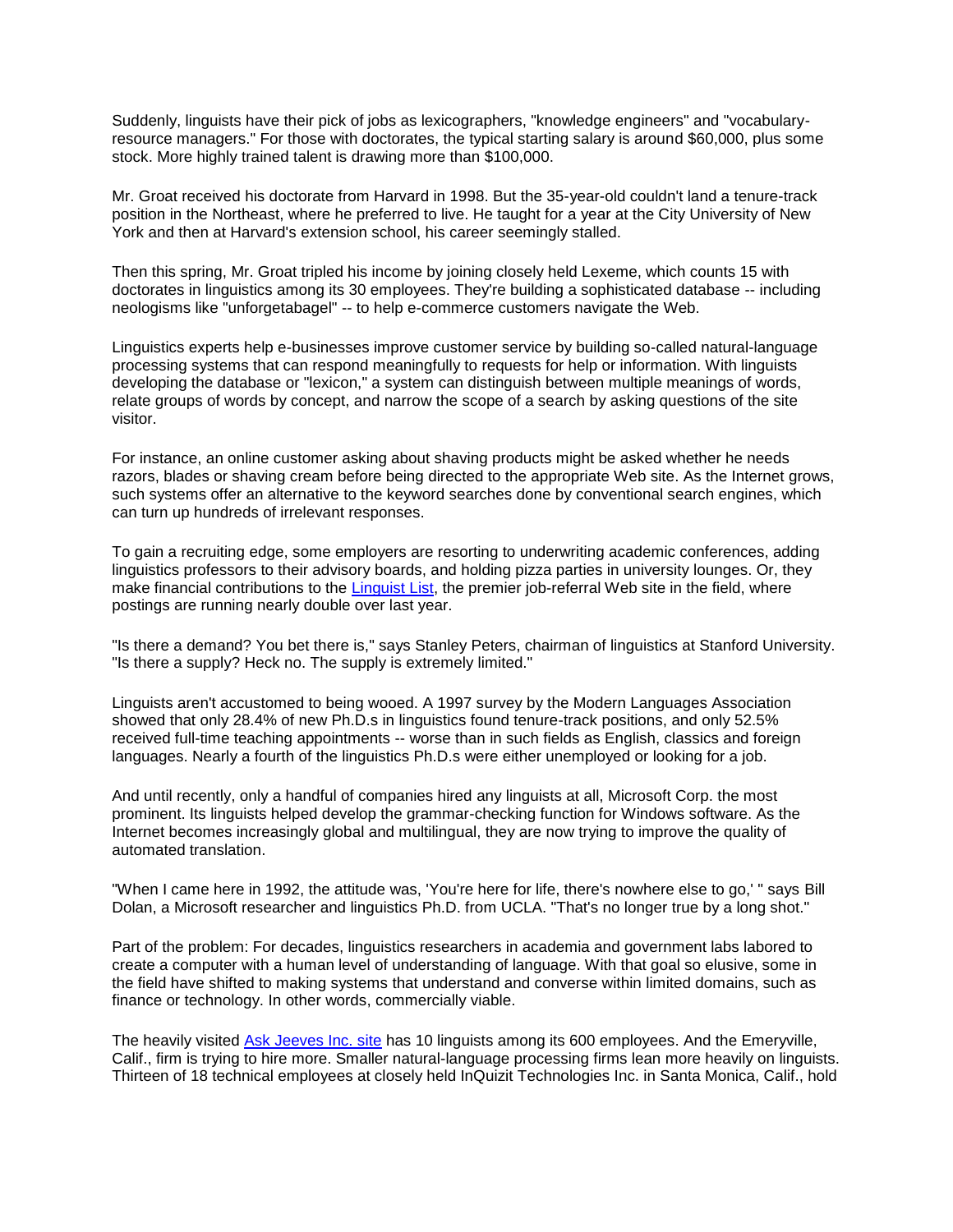linguistics doctorates or master's degrees. Ten of the 30 employees at closely held Cymfony Inc. in suburban Buffalo, N.Y., have linguistics Ph.D.s, including David Sanderson.

After receiving his doctorate in 1995 from the University of Toronto, Mr. Sanderson bounced from translating hockey news into French for a Stanley Cup Web site to teaching English as a second language, while his wife's insurance job paid most of the bills. Then he applied for a Cymfony opening posted on the [Linguist List.](http://www.linguistlist.org/) He started working there a month ago, doubling his income, and plans to buy a house and car this summer.

The price is right, for both sides. What may seem a pittance in the New Economy amounts to a fortune for the long-suffering scholar. "We can go out and get linguists, sometimes with a master's education, for \$40,000 to \$45,000," says Michael Murphy, chief operating officer of Answerfriend.com in Los Angeles, where half of the 24-member technical staff have advanced degrees in linguistics. "They think they've died and gone to heaven. They're underpriced. Don't tell anybody."

Computational linguists -- who have a hybrid background in linguistics and computer science -- command the highest salaries: \$80,000 to \$130,000, and usually have an advanced degree. "I counsel a lot of linguistics graduate students," says Kent Clizbe, a former vice consul of the US Embassy in Malta who is now a headhunter specializing in recruiting linguists. "I tell them, 'You did your dissertation specializing in Cherokee semantics. Great. Now get as much of a computer background as you can.' "

Closely held AnswerLogic Inc., which is backed by Internet incubator CMGI Inc., is hiring and training what it calls "language lovers" -- recent college graduates with bachelors' degrees in linguistics or related fields. At \$30,000 a year plus stock options, they're cheaper than Ph.D.s, and the supply is larger. The Washington, D.C., firm uses natural language processing to automate customer support for technology companies.

The widespread emigration to business has shaken some colleges. Steven Chang, a graduate student in phonetics at the University of California at Berkeley, recently took a job at closely held BeVocal Inc., a Santa Clara voice portal that provides automated traffic and weather reports, news and stock quotes when subscribers dial its toll-free number.

Mr. Chang applied for a summer internship and was offered a full-time position "tweaking" BeVocal's system to recognize common mispronunciations. At the urging of his adviser, Prof. John Ohala, Mr. Chang intends to return to academe -- but only after his stock options are vested. "I'm concerned these companies may siphon off my students before they finish their degrees," Prof. Ohala says.

Michael Meacham expects to finish his dissertation at Berkeley this summer on the function of "-ma," a single word fragment that means "but" in Hittite, a dead language preserved on clay tablets from 1650- 1200 B.C. Mr. Meacham, 37, hasn't started job hunting. But he's already received three feelers from tech companies, including AnswerLogic. The job market, he says, is "miyanz" -- the Hittite term for "abundant."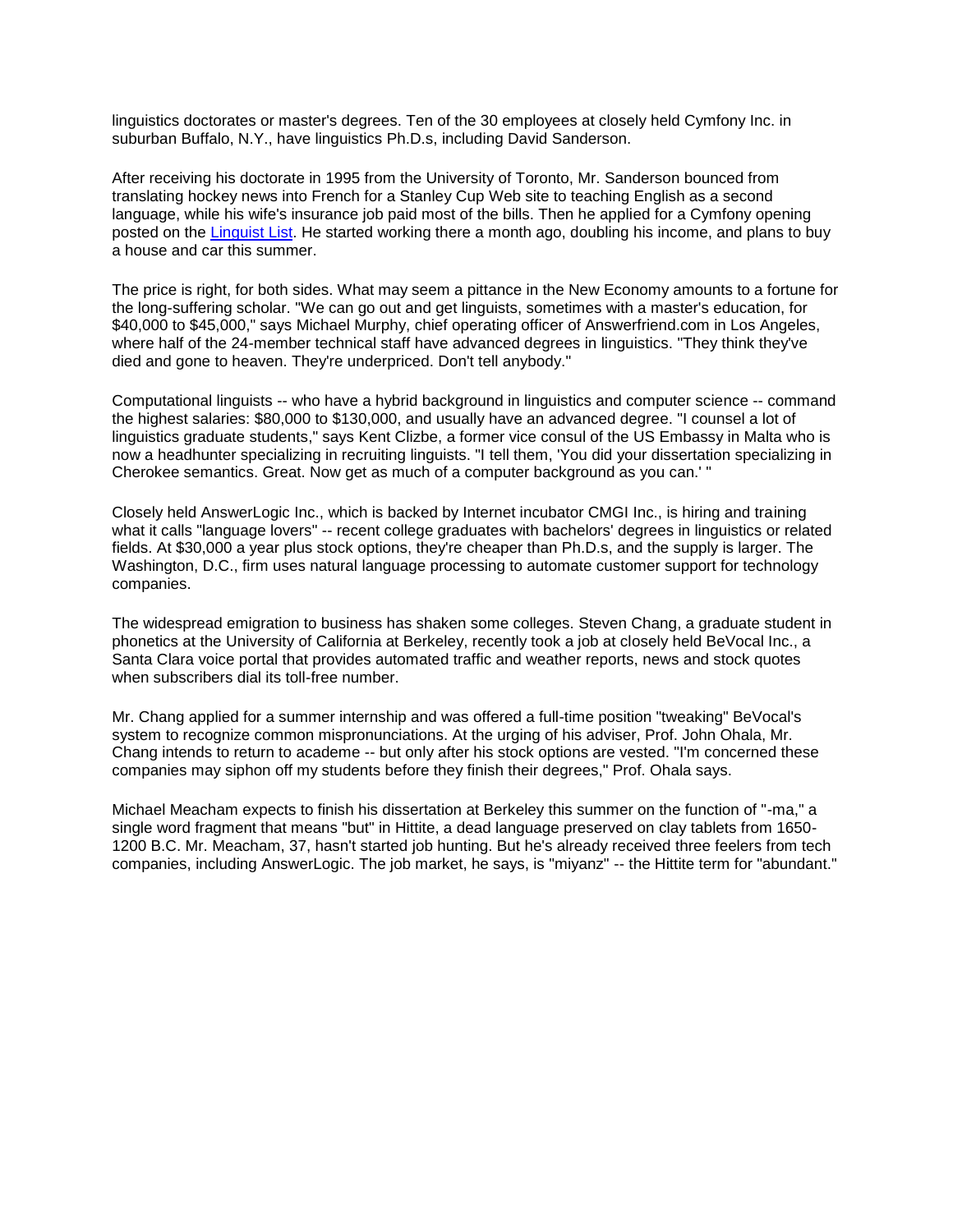# <span id="page-14-0"></span>**Job Search websites and resources**

# <span id="page-14-1"></span>**Academic and Private Sector Job Websites:**

[Academic Careers Online:](http://www.academiccareers.com/) An academic and administrative job search engine. Listings of faculty, teacher, research, post doc, adjunct, library, administrative and senior management positions at colleges, universities, research institutions, and schools worldwide. You can search jobs by region, keyword, discipline, and position type; receive email notifications of jobs which match your criteria, and post your resume. Some functions require registration, which is free.

[Academic Keys:](http://www.academickeys.com/) An academic and administrative job search engine. Search jobs by discipline, job category, and region. Post your resume. Receive university job announcements via email. This site lists linguistics under humanities.

[American Anthropological Association Job Search Engine:](http://www.aaanet.org/careers.htm) Brows (linguistic) anthropology job listings, receive job announcements via email, post your resume and save jobs that interest you for easy access later.

[American Association for Applied Linguistics:](http://www.aaal.org/jobs/) Listings of jobs related to language acquisition and language pedagogy.

[American Council on the Teaching of Foreign Languages Career Center:](http://jobcentral.actfl.org/) Career center for foreign language related careers. Browse job listings, receive job announcements via email, post your resume and save jobs that interest you for easy access later.

[Cameron Halifax Associates:](http://www.cameronhalifax.com/) A recruitment firm which specializes in placing linguists in nonacademic settings.

[The Chronicle of Higher Education:](http://chronicle.com/) Not just a job search engine. Besides searching for jobs, you can read articles relevant to careers and life in academia pre- and post- the dissertation. A superior site to many of the others listed.

[Higher Education Recruitment Consortium \(HERC\):](http://www.hercjobs.org/home/index.cfm?site_id=793) An academic and administrative job search engine. Website is regionally organized, with locations including Northern California, Greater Chicago, New England, and more.

[Linguist List:](http://linguistlist.org/jobs/browse-job-current-rs-6.html) Job listings for linguistics positions in both academia and industry.

[Modern Language Association:](http://www.mla.org/main_jil.htm) This site requires is a paid subscription, however, it contains links to articles and research reports on job placement post-Ph.D.

[Monster:](http://jobsearch.monster.com/) monster.com allows you to search jobs all over the world by keyword. You can post your resume on this site, create a free account, and search career advice on varying topics including salary negotiations and interviewing. This is useful for those seeking industry jobs outside of academia.